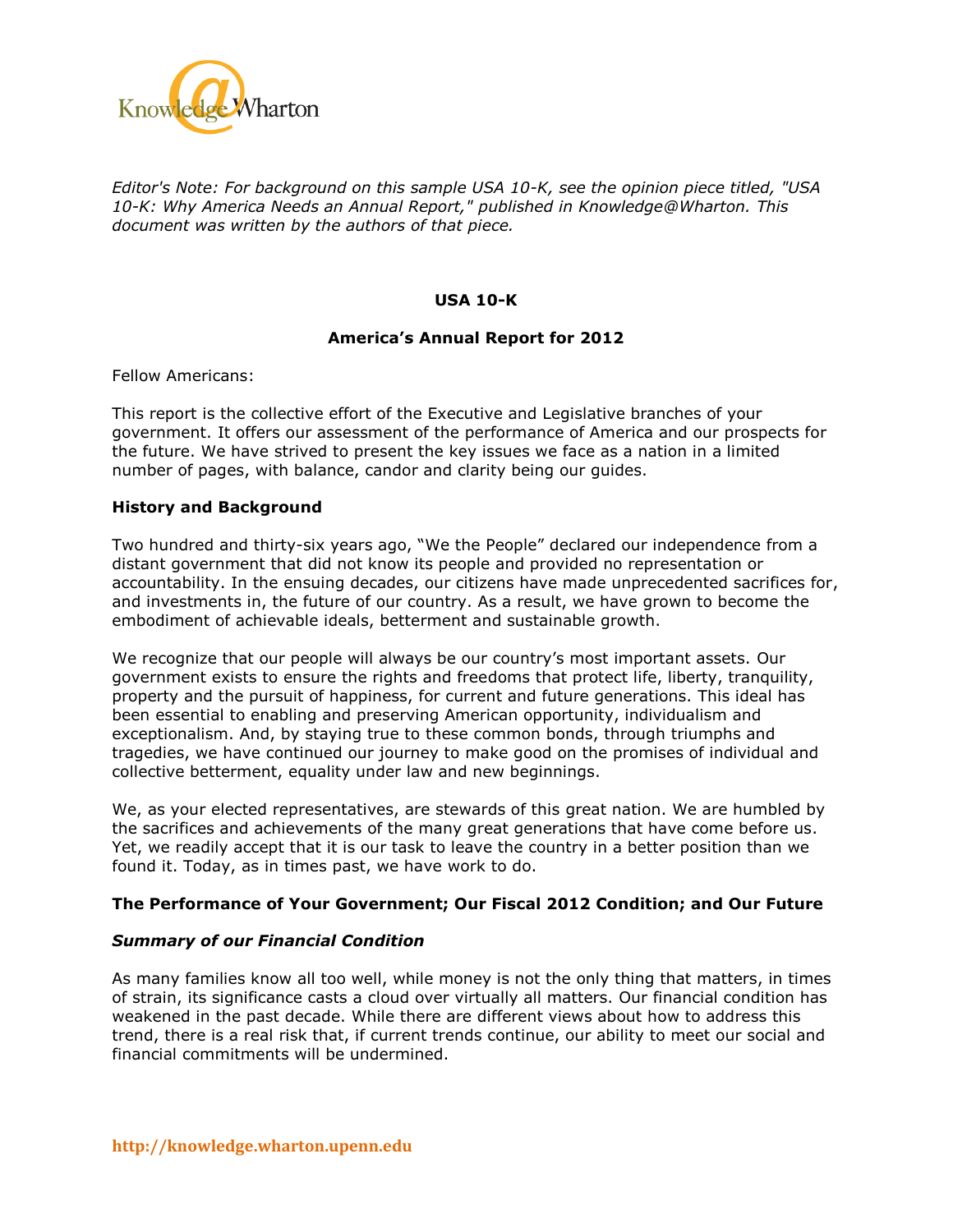

How did we get here? For each year in the past decade, we have run a growing deficit, spending more money than we have received. In 2011, we spent \$1.3 trillion (or 56%) more than we took in. We have raised the cash to fund our yearly deficits by borrowing and, as a result, we increased our national debt by \$1.3 trillion in 2011 and \$6.1 trillion over the past decade. Our national debt held by the public (including foreign governments) totaled \$10.1 trillion at the end of 2011.

The size of our yearly deficit has been increasing. In 2005, we received \$2.15 trillion in revenues, and we received \$2.3 trillion in fiscal year 2011. However, our expenditures have grown from \$2.47 trillion in 2005 (a deficit of \$320 billion) to \$3.6 trillion in 2011. At current rates, our total additional deficit for the next five years will be \$6.5 trillion and our national debt will be \$20 trillion by the end of 2015. Reversing this trend will require hard work and painful decisions.

The national debt and deficit numbers do not include all of the government's past expenditures and future obligations. For various reasons, including national security, we have decided to consider certain items "off balance sheet" (for example, certain defense costs like the emergency funding for the wars in Iraq and Afghanistan). We also have future commitments to Social Security, Medicare and other programs that we expect will require us to spend substantial sums, but we do not reflect those amounts in our calculation of current debt.

Many signs point to a continuing decline in the strength of our financial condition. Unless we change course, we will continue to spend more than we collect for the next decade and beyond because of our increasing obligations for health care and Social Security. We project an increase in spending in these areas from approximately \$1.7 trillion in 2013 (or about 10.6% of GDP) to \$3.0 trillion in 2022 (or about 12.2% of GDP). In considering these and other projections, you should recognize that, in many cases, our past projections of future costs, benefits and GDP growth have been too optimistic.

Why is the government spending substantially more than it is collecting? At various points in our history, it has been prudent policy to operate with a deficit and, as a result, increase our national debt, including to defend our country and to stimulate our economy in troubled times. We believe there have been good reasons to justify a deficit over the past decade. However, national debt cannot be perpetually increased. Carrying a large and increasing national debt poses a number of risks. It limits our ability to increase spending to deal with future threats to our country, our economy or our way of life. It increases the risk that we will face a financial shock that undermines confidence and ripples through our economy, and it leaves us vulnerable to foreign powers that have become our key lenders.

# *Our Performance*

**How we evaluate our Performance.** Over the past decade, your government has had many successes, but it also has underperformed by many measures. We will not focus on our successes, but rather on cases where we have missed the mark, because that is where we must improve if we are to enable our people to do better.

For these purposes we view the government as acting through three overlapping channels: (1) establishing and enforcing rights and responsibilities among people and organizations through laws and regulations (for example, protecting freedom of speech and prohibiting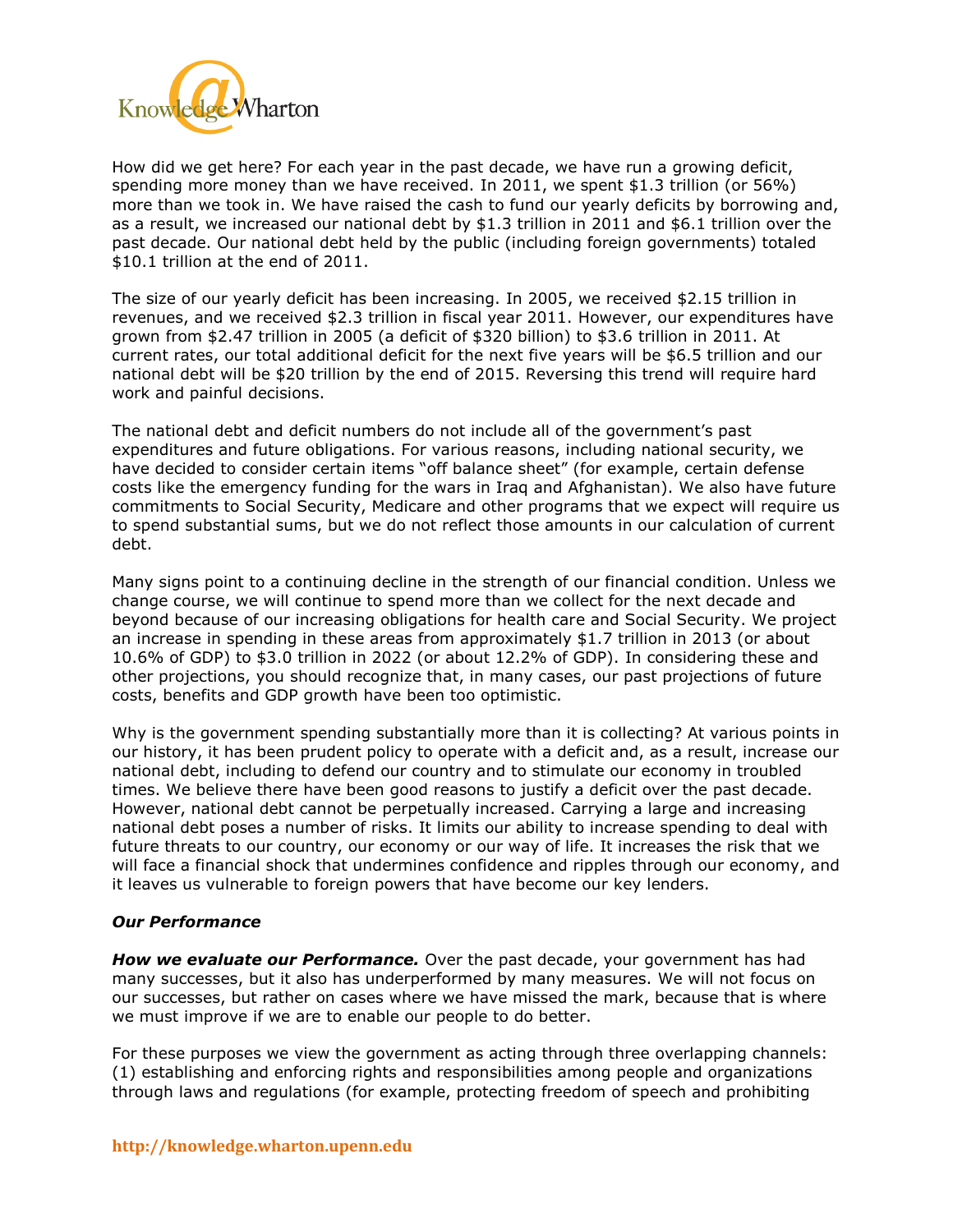

discrimination in employment); (2) allocating financial resources; and (3) securing and furthering America's position in the world.

**Establishing and Enforcing Rights and Responsibilities.** Over our history, we have made incredible and enviable strides in enforcing the rights of minorities, women, the handicapped and the underprivileged. Many of our strides towards equality and continued prosperity have been achieved only after great pain and sacrifice. While we must remain vigilant in protecting the rights of the few, the underprivileged and the underrepresented, we should recognize that institutions are in place, and laws have been written, that can give voice to the voiceless.

When it comes to establishing new rights and obligations, we hear from virtually every group we serve that our laws and regulations should reflect their views, both broad and narrow, and if their views conflict with the views of others, the others should yield. There is nothing wrong with this. It's our job to hear these requests (and also to think about what those who may not have a voice would request) and balance them in light of our shared history, values, objectives and our place in the world.

For these and other reasons, our laws have grown too long and complicated. As an example, the Glass-Steagall banking reform act of 1933 was comprehensive in 37 pages, but the Dodd-Frank financial reform legislation of 2010 runs to 2,319 pages, not including the tens of thousands of pages of related rules and regulations.

As another example, our tax code currently is approximately 74,900 pages in length. Ten years ago it was approximately 54,900 pages and fifty years ago it was less than 15,000 pages. This increase is in large part the result of our desire to drive behavior by providing tax preferences or subsidies for some things and penalties for others.

This state of affairs is widely recognized. Karen Petrou, a bank analyst, has recently coined the phrase "complexity risk,'' to describe the current state of regulatory affairs. "If we don't understand the cross-cutting effects and inherent contradictions in all of the stringent standards now being written into final form, we risk doing real damage to the sound, stable and  $-$  yes  $-$  profitable financial industry regulators say they support and the economies sorely need," she said last November. Why should we be concerned about the growing complexity of our laws and regulations? Joe Nocera of *The New York Times*, a strong critic of deregulation, describes a few of the problems of surrendering simplicity: Companies will find ways of gaming the system; contradictory regulations, no matter how well intentioned, don't make the system any safer; and complexity risk is counterproductive for companies, particularly in a fragile economy.

At this length and level of complexity, many of our laws are accessible only to specialized lawyers, regulators and a tiny handful of politicians. Individuals and small businesses spend significantly more today than they did a decade ago complying with federal laws. We find it distressing and unacceptable that the majority of the American people who pay taxes have to pay someone else to tell them how much they owe. Our large companies have hundreds, in some cases thousands, of lawyers and compliance officers. It is broadly accepted, and we agree, that the country would be better off if more of our brightest and most creative citizens pursued careers in science, industry and medicine instead of devoting their talents to influencing and interpreting laws.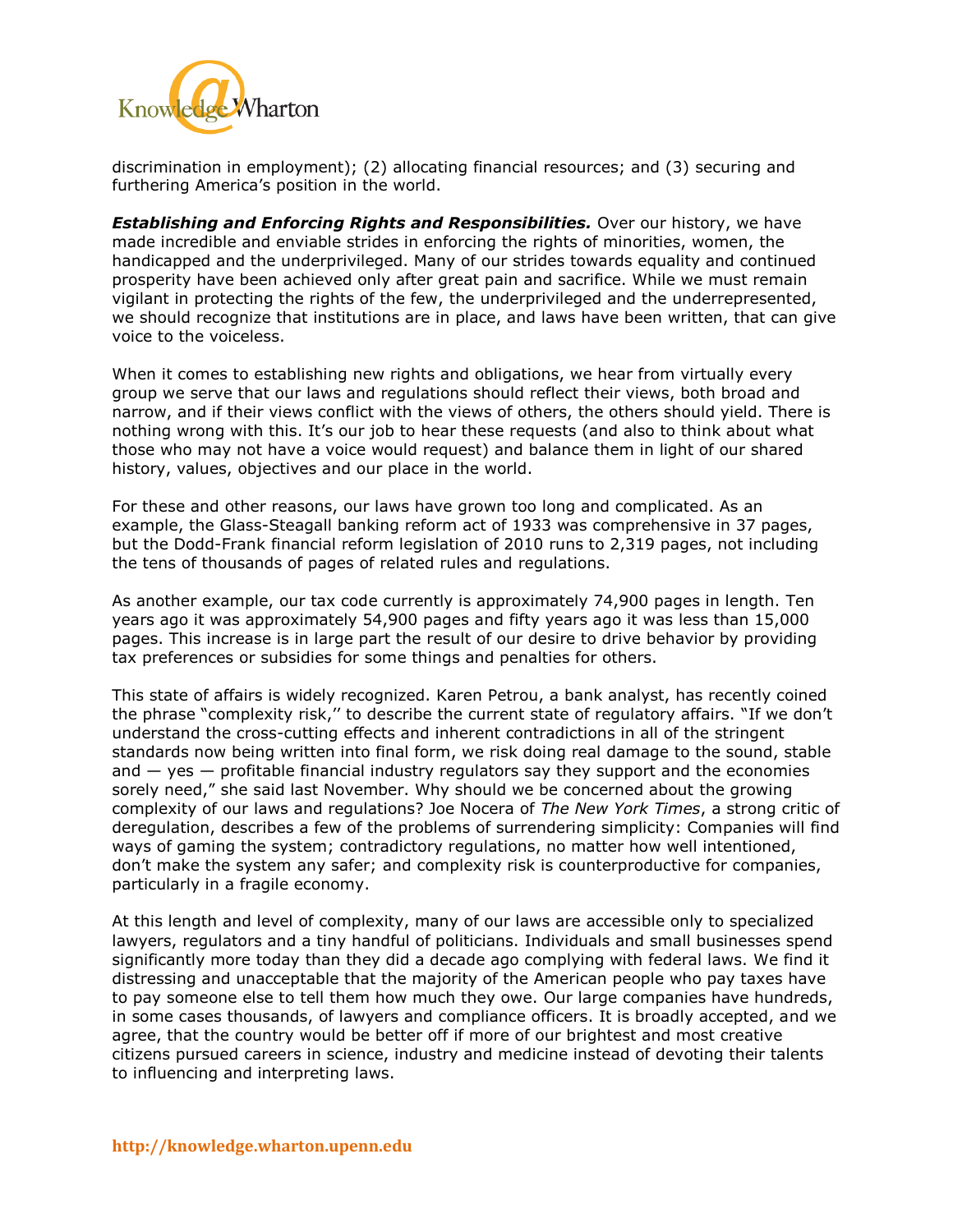

We intend to improve our performance by recognizing that just because innovations in communications and technology, such as e-mail and word processing, have increased the demand for laws and made it easier to draft new laws, that does not mean we need to make more voluminous laws -- we should be using these and other innovations to make laws that are smarter and more easily understood and communicated.

*Raising and Allocating Financial Resources.* Our current debt, in combination with the expectation that deficit spending will continue and our lack of a clear commitment to bringing our spending and revenues into line over time, has caused Standard & Poor's, the credit rating agency, to remove our "Triple A" rating. One of the fundamental problems with deficit spending is that the more we do it, the more risk the resulting increase in debt places on our future and, as a result, the more difficult it is to justify deficit spending in response to a future crisis.

The challenge we face is bringing down our deficit without harming our economy, our people or our shared values. The challenge is particularly acute now because our economy has been weakened by the financial crisis and its effects as well as by foreign competition. Moreover, our economy has become dependent on government spending. Economies thrive on confidence and recede in the face of uncertainty.

Our current debt and our expected deficits are threatening that confidence, but each of the most obvious cures, cutting spending and increasing taxes, creates uncertainty and substantial personal costs. As an illustration, to immediately bring our spending and revenues into line using spending cuts alone would require budget cuts of approximately 30% (if defense and Social Security are not cut, everything else would have to be cut by approximately 50%); and, if we were to use tax increases alone, taxes would need to be increased by 45%. Our search for a solution should also be informed by the fact that we are out of step with historic and international norms, particularly in the areas of health care and social security. We spend almost twice as much per person on health care as other advanced nations (with little or no additional benefit by many measures) and we expect that by 2035, total spending on health care could reach 25% of GDP. In 1960, there were five workers contributing to Social Security to support one beneficiary. Today, it's three workers per beneficiary, and by 2030 the ratio will be two to one.

And here is where one of the most significant risks to our future prosperity and harmony lies. We know the issues; we know the risks of inaction are becoming more severe and we have expended a great effort to find a solution, including the recently failed Simpson/Bowles "Super Committee," yet we have been unable to find an acceptable path forward. We know this will be an area of substantial focus in the years to come, and we also know that the country will benefit if we establish a way forward before we face a "crisis" or "cliff."

This is where we turn back to our most important asset, our people. We can take direct action with respect to government spending and revenues (taxes). A third-key variable is productivity, which is often discussed in terms of employment and GDP growth. We can and, if we are to maintain our position in the world, must, reduce unemployment and put more people to work and realign the balance between work and support. Due to increases in lifespan and other factors, ordinary Americans now expect to work approximately one-third of their lives and be supported, at least in part, by government spending for more than onethird of their lives. This is a dramatic shift in our society from just a generation ago. You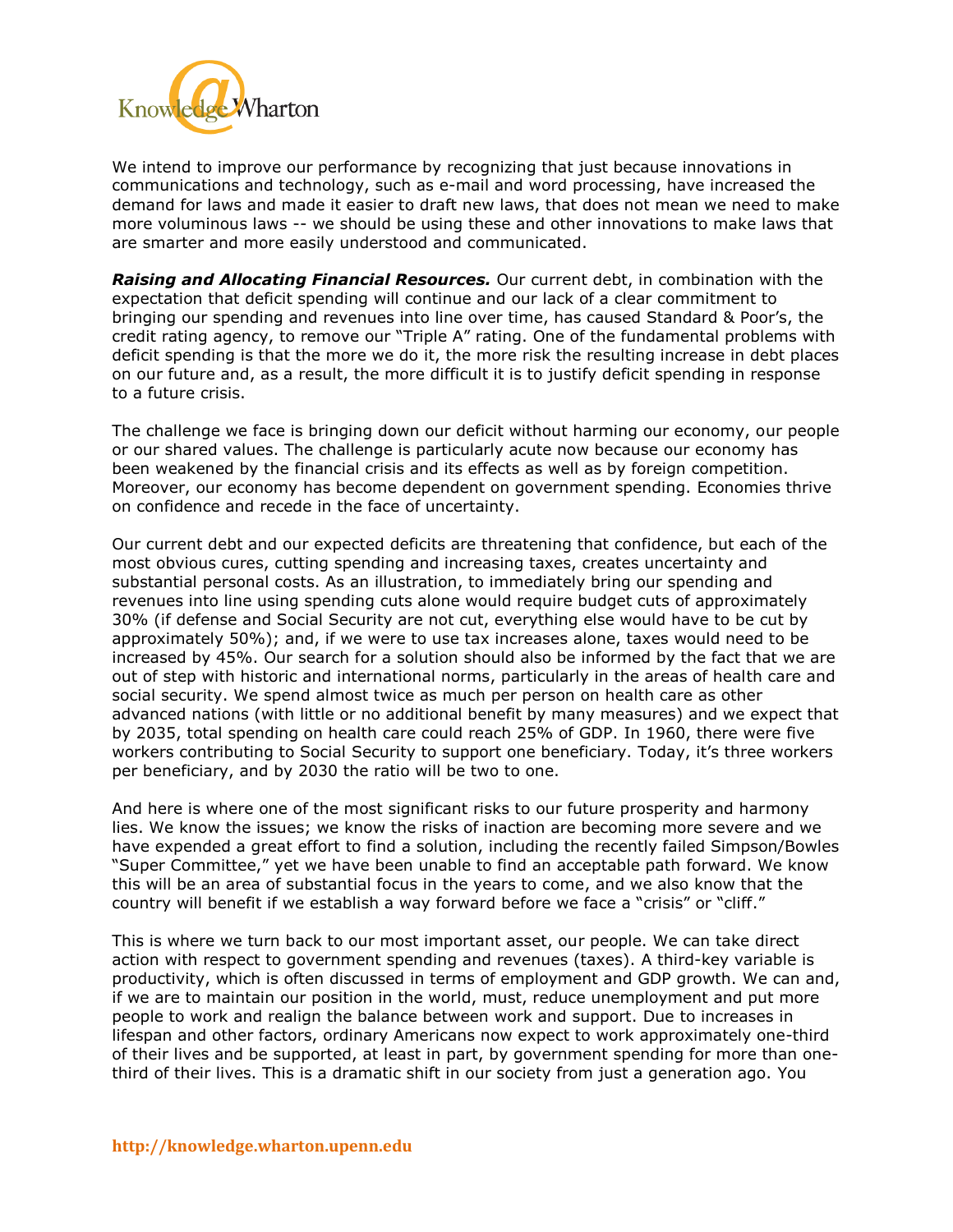

should recognize that in a competitive world, it is unlikely we will be able to maintain our standard of living if we do not change this work-support balance.

*Securing and Furthering America's Position in the World.* America is the most influential participant in international relations and global economics. Our influence also affects cultural development and individual perspectives around the globe. Even our absence or withdrawal from an international political or economic matter can have broad effects. We enjoy this position as a result of our economic and military strength, our social stability and our shared culture of freedom, responsibility and collective betterment and our judicious exercise of our powers.

The task of furthering America's position in the world has undergone dramatic changes in recent decades and has grown in importance, primarily due to the continued integration of the world's economy, the wider distribution of substantial military power and the instantaneous and ubiquitous nature of communications and access to information. In assessing our performance in this area, we begin by recognizing that our country has enjoyed a period of peace within its borders and economic prosperity that is unprecedented for any nation, and the benefits to the country and its citizens of this economic strength and hard won peace are great but are difficult to measure with precision.

With this context, we turn to our performance over the past decade. There have been many successes for which we should feel proud. We have continued as the world's incubator for new technology and business; lasting peace has come to Eastern Europe and Northern Ireland; and the evil of totalitarian and terroristic regimes has been contained. However, there is substantial room for improvement, including, most significantly, in the areas of global economic leadership and the coordination of our domestic and international efforts.

At the governmental level, our economic condition is no stronger, and by many measures is weaker, than it was a decade ago. This has affected our ability to influence public and private actors abroad. As an extreme but illuminating example, we find ourselves in the extraordinary position that our largest creditors are significant economic competitors and potentially military foes. In statecraft as in business, power and a healthy balance sheet go hand in hand.

National Security is among our highest priorities. The safety of our people, economy and infrastructure is essential to the preservation of our nation and way of life. Your government is involved in efforts, both foreign and domestic, to combat transnational threats, including state-sponsored terrorism, nuclear proliferation, organized crime, drug trafficking, cybersecurity and human rights violations. For various reasons, including not adversely affecting our ongoing security efforts and the safety of personnel involved, we are unable to disclose the full extent of these risks and the full scope of our efforts, accomplishments and failures. You should know that many individuals have made great and, in too many cases the ultimate, personal sacrifice for their families and their fellow citizens in the effort to preserve our security.

While we have achieved many successes, there remain significant and, and in some cases growing, threats that we know, as well as threats that have yet to emerge. Threats within our borders that we expect to increase include cyber-attacks against public and private infrastructures and systems and the invasion of narcotics and violence from abroad. We also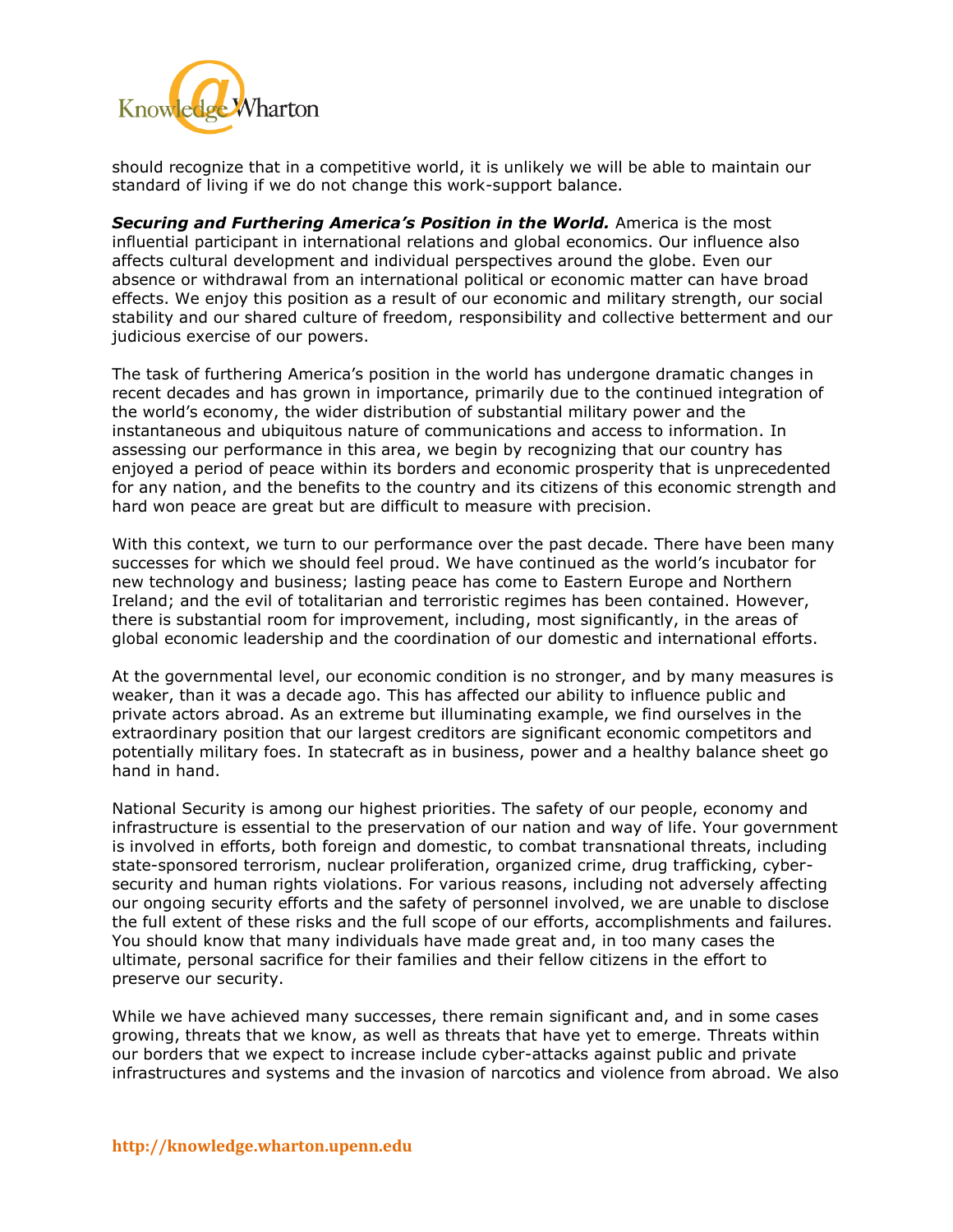

continue to face more familiar and serious threats from hostile nations and groups, some of which have substantial resources.

Battling and containing these threats and risks presents many challenges. It is our obligation to safeguard our country in a manner consistent with the rights secured by our Constitution, including freedom from unreasonable search, freedom of speech and due process. Fulfilling this obligation presents difficult questions of policy and practice, and as has been the case in the past, there will be mistakes and controversies. In addition, the effectiveness of our efforts often depends significantly on the cooperation and assistance of other nations and organizations. These are states and entities with whom we have influence, but do not control, and their interests and motivations often will not be aligned with, and may be adverse to, America's.

### **Our Management, Oversight and Disclosure**

*Our Management.* We believe we are qualified for the positions we hold and, collectively, provide a beneficial diversity in experience, expertise and perspective. Our self-belief is buttressed by the fact that, with each election, our constituents have the opportunity to review our qualifications and performance in detail. If we do not perform as we should, you should replace us. However, you should recognize that this review by ballot box process does have limitations. For example, it is inherently local in nature. Our nation and, in particular, our economy is increasingly affected by national and international factors, and to make and implement policies effectively, it is critical that we take account of the activities and reactions of non-U.S. entities and global markets. Our collective experience with, and knowledge of, national and international matters has not increased in step with globalization.

*Compensation; Compensation Policy and Incentives.* Our leaders are compensated with a significant salary and also receive other benefits, including substantial health care and pension benefits and travel allowances, as well as the prestige and influence of their position both during and following their service. In short, the economic and other benefits of our positions are significant and substantially exceed our stated salaries (e.g., \$174,000 per year for most members of the House and Senate, who typically need to maintain residences in Washington and their represented areas).

The goal of our compensation policy should be to align the incentives of our leaders with the immediate as well as the long-term interests of the American people. (We are mindful of the comedic suggestion that one way to solve the deficit would be to put lawmakers on commission.) Incentive alignment through compensation is different in the case of leaders of a country (who are subject to removal by ballot if they do not serve properly) from the case of leaders of a business, and there are aspects of our compensation system and the election process that produce incentives that may not be in appropriate alignment with the interests of the American people.

To continue to receive our salaries and generous benefits, we must win re-election. Election campaigns often are expensive and depend in large part on the financial and other support of individuals and organizations. On the other hand, the ability to influence our lawmaking and enforcement can be extremely valuable to individuals and organizations. This great value in influence, in combination with the need for electoral support, is the source of potentially corrosive dynamics -- in many cases, the promise of campaign financing and